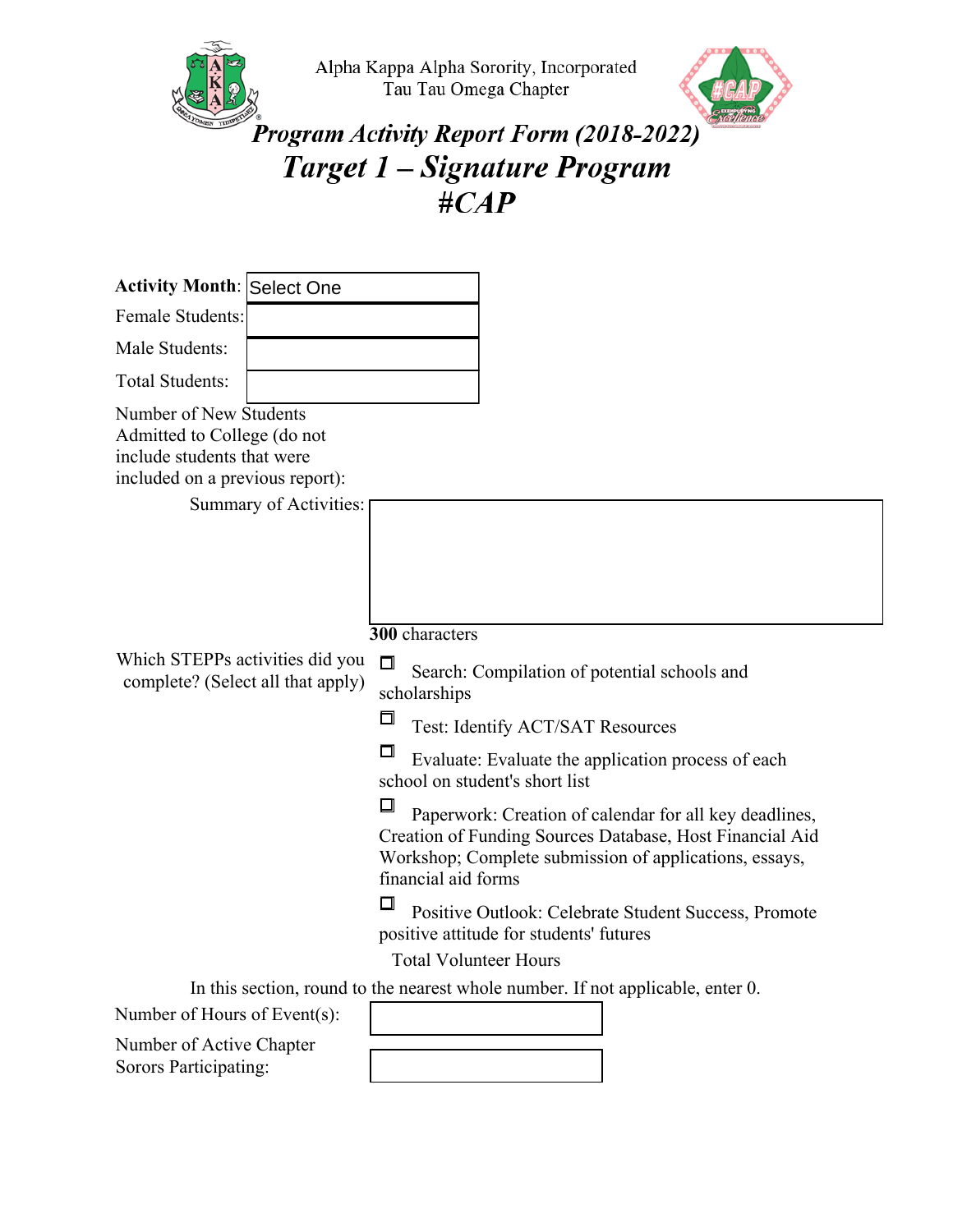| Number of General Members<br>Participating:                                    |                                  |
|--------------------------------------------------------------------------------|----------------------------------|
| Number of Inactive Sorors<br>Participating:                                    |                                  |
| Number of Soror Volunteer<br>Hours (including hours for event<br>preparation): |                                  |
| Number of non-Sorors<br>Participating:                                         |                                  |
| Number of non-Soror Volunteer<br>Hours:                                        |                                  |
|                                                                                | Communication                    |
| Did the event $(s)$ receive media<br>attention                                 | O <sub>Yes</sub> O <sub>No</sub> |
| Media Attention:                                                               | Select all that apply            |
|                                                                                | $\square$ TV                     |
|                                                                                | $\Box$ Radio                     |
|                                                                                | $\Box$ Newspaper                 |
|                                                                                | $\Box$ Social Media              |
|                                                                                | $\Box$ Flyers                    |
| Please describe media attention:                                               |                                  |
|                                                                                |                                  |
|                                                                                |                                  |
|                                                                                |                                  |
|                                                                                |                                  |
|                                                                                | 300 characters<br>Evaluation     |
| Did the chapter evaluate this<br>activity                                      | $O$ Yes $O$ No                   |
| If yes, date of evaluation                                                     |                                  |
| What were the results of the                                                   |                                  |
| evaluation?                                                                    | <b>O</b> Exceeded Expectations   |
|                                                                                | <b>O</b> Met Expectations        |
|                                                                                | O Did not Meet Expectations      |
| Comments:                                                                      |                                  |
|                                                                                |                                  |
|                                                                                |                                  |
|                                                                                |                                  |
|                                                                                |                                  |

**500** characters